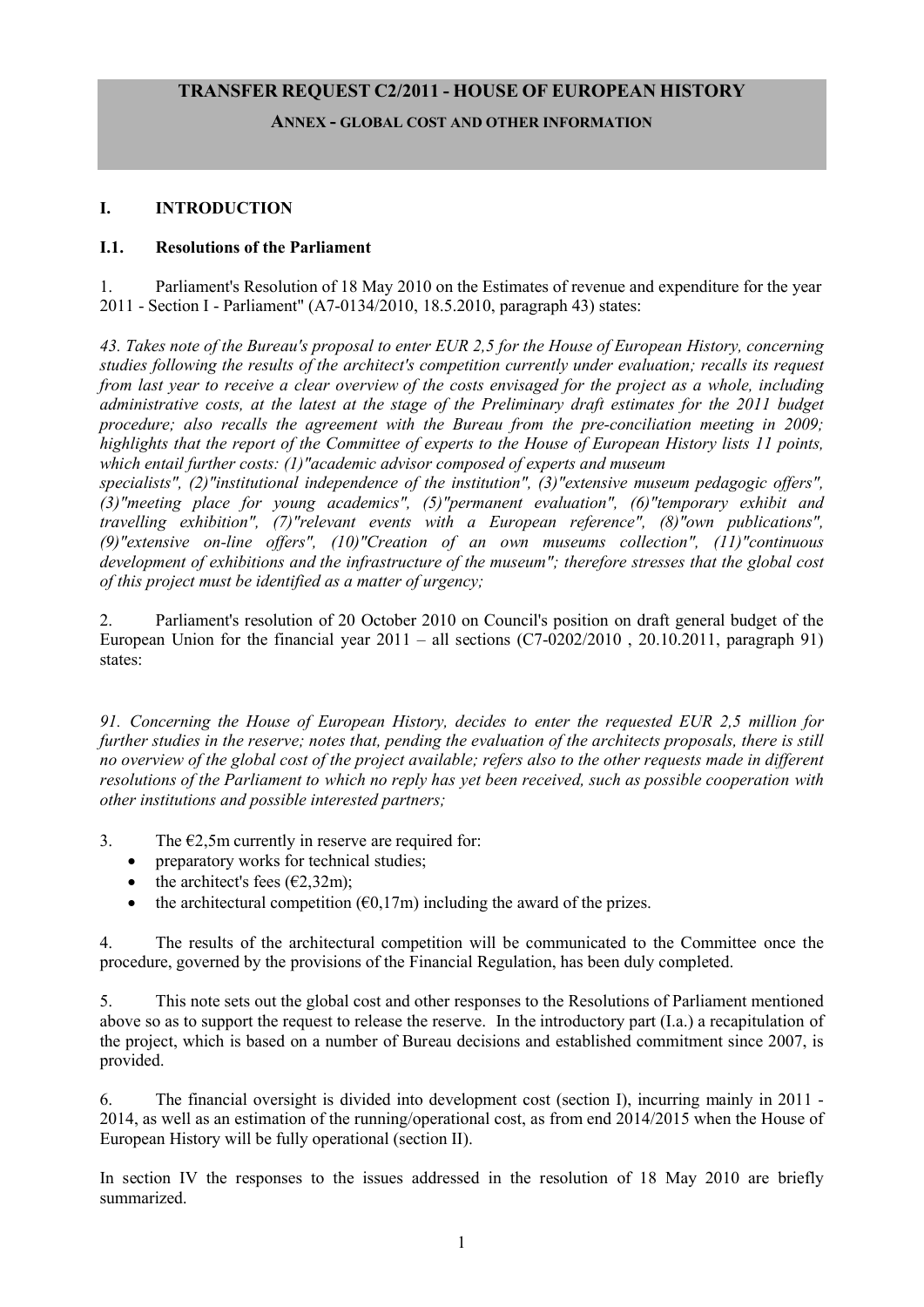## **I.2. The place of the HEH in the integrated information, communication and visitors strategy of Parliament**

According to its Conceptual Basis the HEH will focus on European History, particularly after WWII, i.e. the period where European integration and institutions developed. The European citizens all perceive the European Union differently. Started as an economic community, the Union affects nowadays the political life as well as the day-to-day life of the European citizens. The Union has become more democratic and more political. This enhances the need for communication, information, and interaction between the citizens and their democratic representatives in the European Parliament. That is an essential mission of Parliament and its Members.

The appropriate accommodation of visitors plays an essential role in the communication and information strategy.

The new *Parlementarium* focuses, with a modern, multimedia approach, on European Parliament and its politics, its place within the institutional framework and its participation in the decision-making process.

Parliaments mission is however not limited to the present and future of Europe. Especially in difficult times, there is a need to be reminded of how the European integration developed and how many other crises during the years have been overcome. This is often forgotten in day-to-day business.

The HEH is dedicated to focus on political, economic and social history of Europe and of European integration - including its background and its achievements - from a European, and not a purely national, perspective, also emphasizing the roots of common European values. It will use modern technologies of communication.

The HEH will buildup a historic collection and will cater for targeted expositions; it will also have a conference room.

An Academic advisory board will be set up in order to guarantee the academic and museological quality.

Thus, together with the Parlementarium, the possibilities for communication and dialogue between Parliament, its Members and citizens can be substantially increased. It is an essential and complementary part of Parliaments information and communication strategy.

The number of visitors has increased by 50% over the last years - from 155.000 in 2005 to 223.000 in 2010. Parlementarium and HEH would increase the capacity to 500.000.

Often Members cannot accommodate visitors as they would like; and visitors having a specific interest and importance cannot be accommodated as should be necessary due to constraints. Large visitors groups now often need to be received in the central buildings, which leads to congestions and conflicting interests with the other users of the buildings.

The HEH is an essential element also from a logistic point of view. It is envisaged to create an integrated concept for visitors, comprising of complementary facilities in the PHS, improvement of the separate visitors access to the Plenary tribune, the Parlementarium and the HEH.

The HEH can also be integrated in a visitors' circuit, allowing visitors to spend a full day in parliament's premises without the work of the Institution and its members being affected by congestions in the working areas of the building. Also new security requirement, to be put in place after the Bureau's orientations of 9 and 14 February 2011, will probably put restrictions on the accommodation of visitors in the central buildings.

Members will thus be able, due to the increased facilities, to receive more visitors, and to receive visitors who have a targeted interest in European integration and to offer different modular options for the composition of their visit to the Parliament.

## **II. DEVELOPMENT COSTS**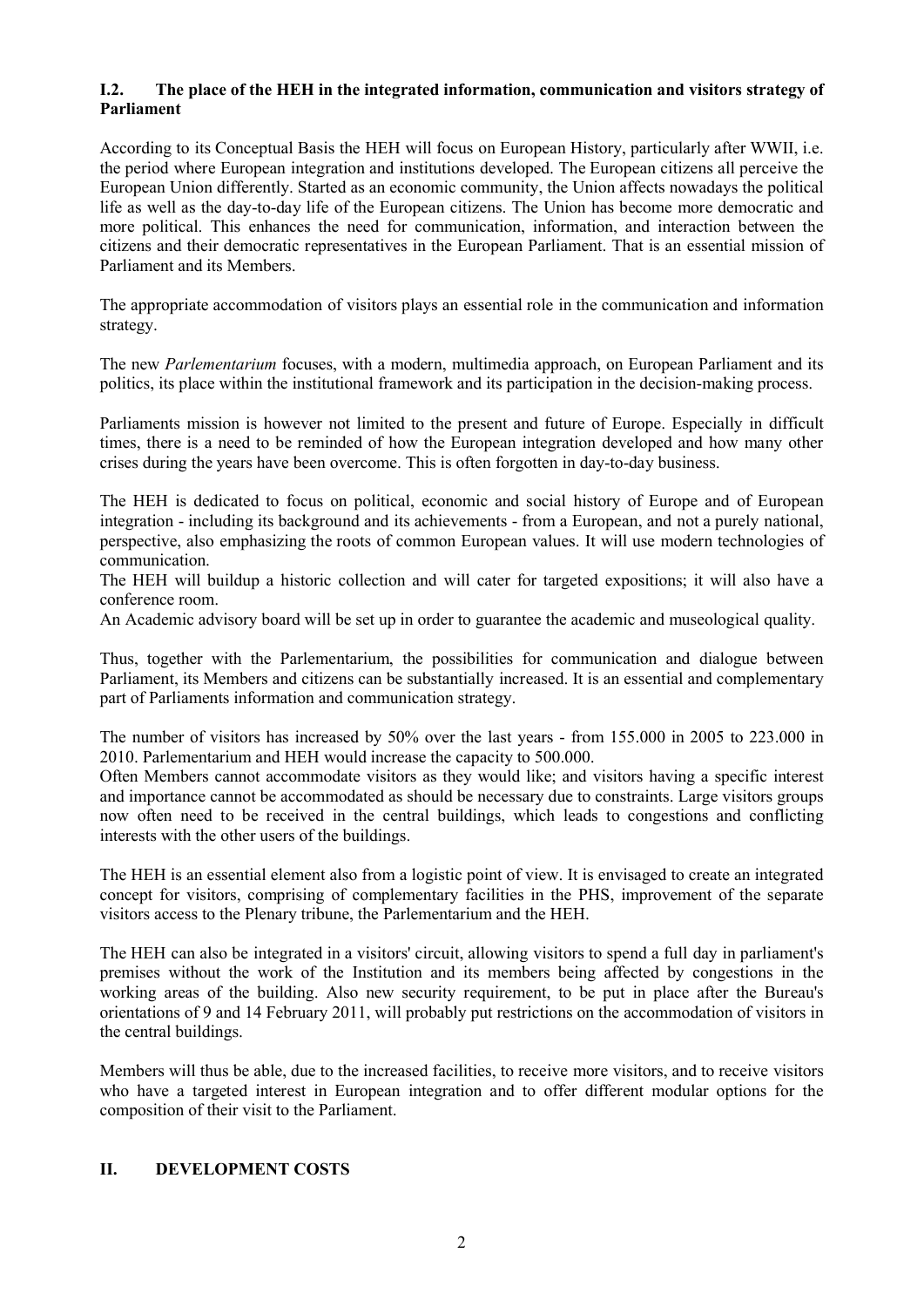In this stage, on the basis of the submissions by the two architects retained by the Jury and the information provided in the course of the competition, the following estimates can be provided.

### **Renovation and Extension of Eastman Building**

A total amount of  $E31m$  will be required for the renovation/extension works of the Eastman building, including the works, technical studies, architect's fees and improvements requested following the evaluation of the architectural proposals by the Jury.

## **Fitting-out of Eastman building**

For the fitting-out of the HEH a total amount of  $\epsilon$ 21,4m is required. The price per m<sup>2</sup> for the fitting out of the exhibitions is based on an average for this type of exhibitions.

The total amount comprises:

- $\epsilon$ 8,8m for the permanent exhibition (4.000 m<sup>2</sup> x  $\epsilon$ 2.200/m<sup>2</sup>)
- $\epsilon$ 1,76m for the first temporary exhibition (800m<sup>2</sup> x  $\epsilon$ 2.200/m<sup>2</sup>);
- $\epsilon$ 4,8m for the other areas, like meeting rooms, office space etc. (3.200 m<sup>2</sup> x  $\epsilon$ 1.500/m<sup>2</sup>);

- €6m necessary for adaptation of the exhibition in order to respect the multilingual guidelines

### **Collection**

The budget for assembling the collection for exhibitions is estimated at €3m up in the period 2012-2014.

## **III. RUNNING COSTS**

At this stage it is possible to provide the following estimates of the costs involved in running the HEH.

The following estimations now available directly relate to the running of the museological, information and communication aspects of the House of European History.

 $- \epsilon$ 1,1m/year for the renewal of the permanent exhibition;

 $\epsilon$ 2,0m/year for one temporary exhibition per year and travelling exhibitions;

- €0,75m/year for the collection, which includes conservation, transportation of loan objects, insurance etc.;

 $\epsilon$ 1,5m/year for specific activities of the HEH, including publications, the organisation of events and workshops, and the website with online services, and educational programmes for visiting groups;

The staff requirements are estimated as follows:

- Staff of about 18 AD and 18 AST, mainly consisting of temporary staff.

For maintenance the following costs are foreseen:

- €0,7m/year for cleaning, heating and maintenance of the building.
- $\epsilon$ 0,9m/year for the maintenance of the installations of the permanent exhibition.

The preparation of a complete budget estimate related to the running of the HEH is a priority of the academic project team and will be provided at the earliest possible stage. Apart from the abovementioned costs it will include:

- General services (incl. security, staffing information desk, information centre) etc.

- running the cafeteria and the shop;

- Storage outside Eastman building etc;

### **IV. RESPONSE TO ITEMS ADDRESSED IN THE RESOLUTION OF 18 MAY 2010**

With regards to the content of the overview requested in the Resolution of 18 May 2010, specified information was requested on the costs of the:

- 1. Academic Advisory Board composed of experts and museum specialists;
- 2. Institutional independence of the HEH;
- 3. Extensive museum-pedagogic offers;
- 4. Meeting place for young academics;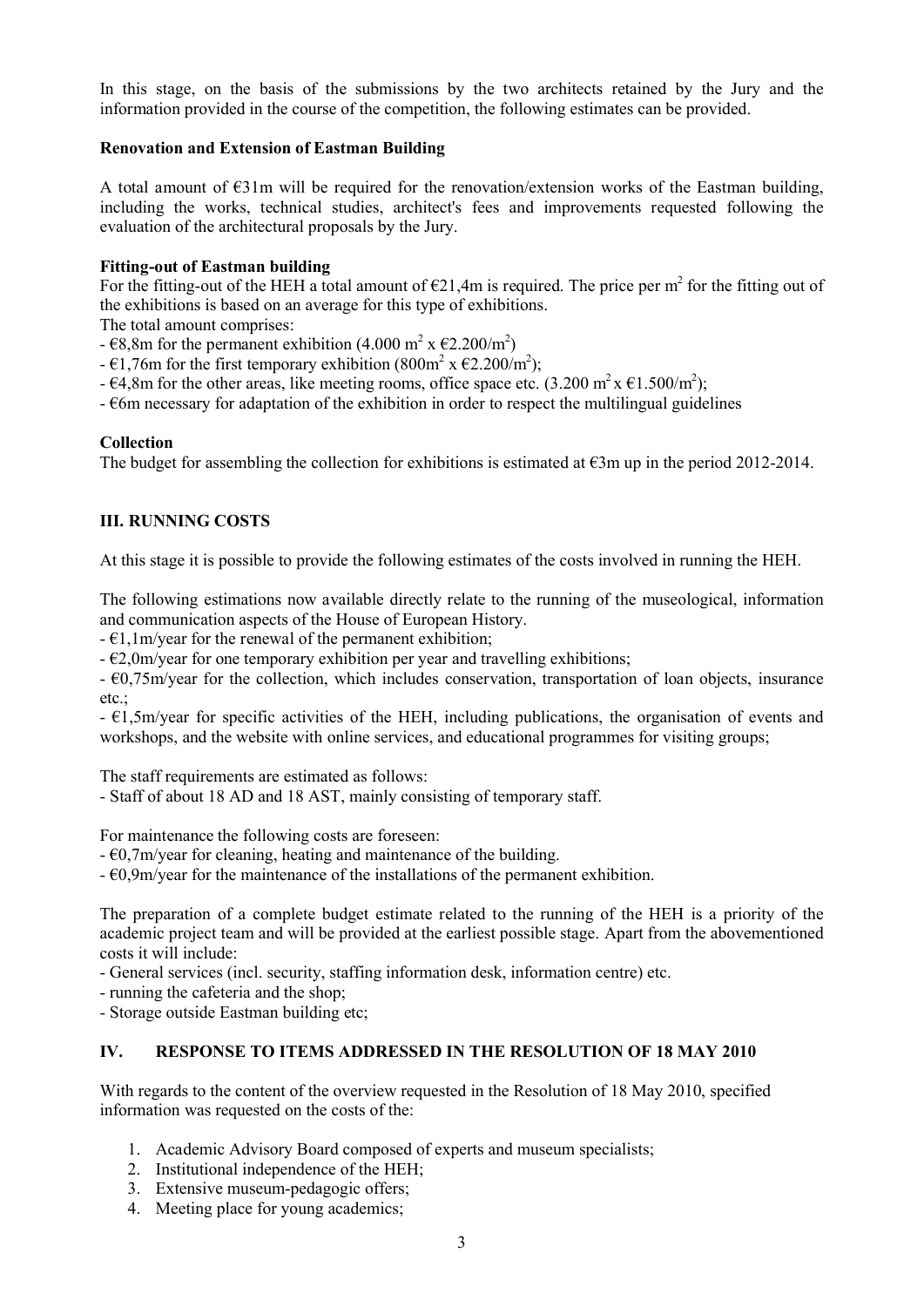- 5. Permanent evaluation;
- 6. Temporary exhibit and travelling exhibition;
- 7. Relevant events with a European reference;
- 8. Own publications;
- 9. Extensive on-line offers;
- 10. Creation of an own museums collection;
- 11. Continuous development of exhibitions and the infrastructure of the museum.

## Ad  $1$ <sup>.</sup>

 $€190.000$ /year are estimated to be needed for meetings of the bodies of the HEH (currently the Board of Trustees, Academic Committee, Building Committee) and ad hoc meetings. The costs mainly concern the invitation of Members of the various bodies, most of them travelling from abroad.

Based on the recommendations of the report of the experts (the "Conceptual Basis") - approved by the Committee on culture and Education and the Bureau on 15 December 2008 -, a high-level Academic Committee was set up by the Bureau on 18 February 2009, comprising historians and specialists, that provides guidance to the work of the academic project team in order to guarantee the quality from an academic point of view.

In the future an Academic Advisory Board is to be set up, ensuring the museological and academic quality of the HEH.

## $Ad 2$

The HEH will be part of an integrated Parliament's information, communication and visitors strategy which also comprises the Visitors Centre " Parlementarium ", the meeting rooms in PHS and guided visits to the Chambers of the Parliament in Brussels.

The HEH will be complementary in this picture and its academic quality needs to be ensured through a future Academic Advisory Board (see under 1)

### Ad 3

A comprehensive range of educational services tailored to a varied public should be developed and provided. These costs are included in the HEH specific activities (see table).

### Ad 4

The Committee of Experts urged that the House of European History should also incorporate a meeting place for young academics involved in researching aspects of European history. However, this is not the first priority and the subject could be treated after the opening of the HEH.

### $Ad 5$

The deliberate tailoring of the exhibition to visitors' needs and regular reviews of this fundamental decision in the form of ongoing assessments will also be fundamental to the work of the House of European History but does not necessarily lead to additional costs as it can be carried out by the HEH staff in co-operation e.g. with universities.

### Ad 6

The space dedicated to temporary exhibition counts  $800 \text{ m}^2$ . The average duration of temporary exhibitions is estimated at 1 year requiring a budget of  $\epsilon$ 1,8m/year. For travelling exhibitions various options exist such as offering the ready-made exhibition on the internet. Travelling exhibitions will always be developed in joint co-operation with other museums or comparable entities. The cost for travelling exhibitions is estimated at  $\epsilon$ 0,2m/year.

With regards to travelling exhibitions, the HEH will occasionally display travelling exhibitions. These costs are part of the abovementioned budget.

### Ad 7-8-9

Alongside the exhibitions themselves, the organisation of events, like conferences and workshops, focusing on issues relevant to Europe and the issuing of its own publications will also help to make the House of European History more attractive.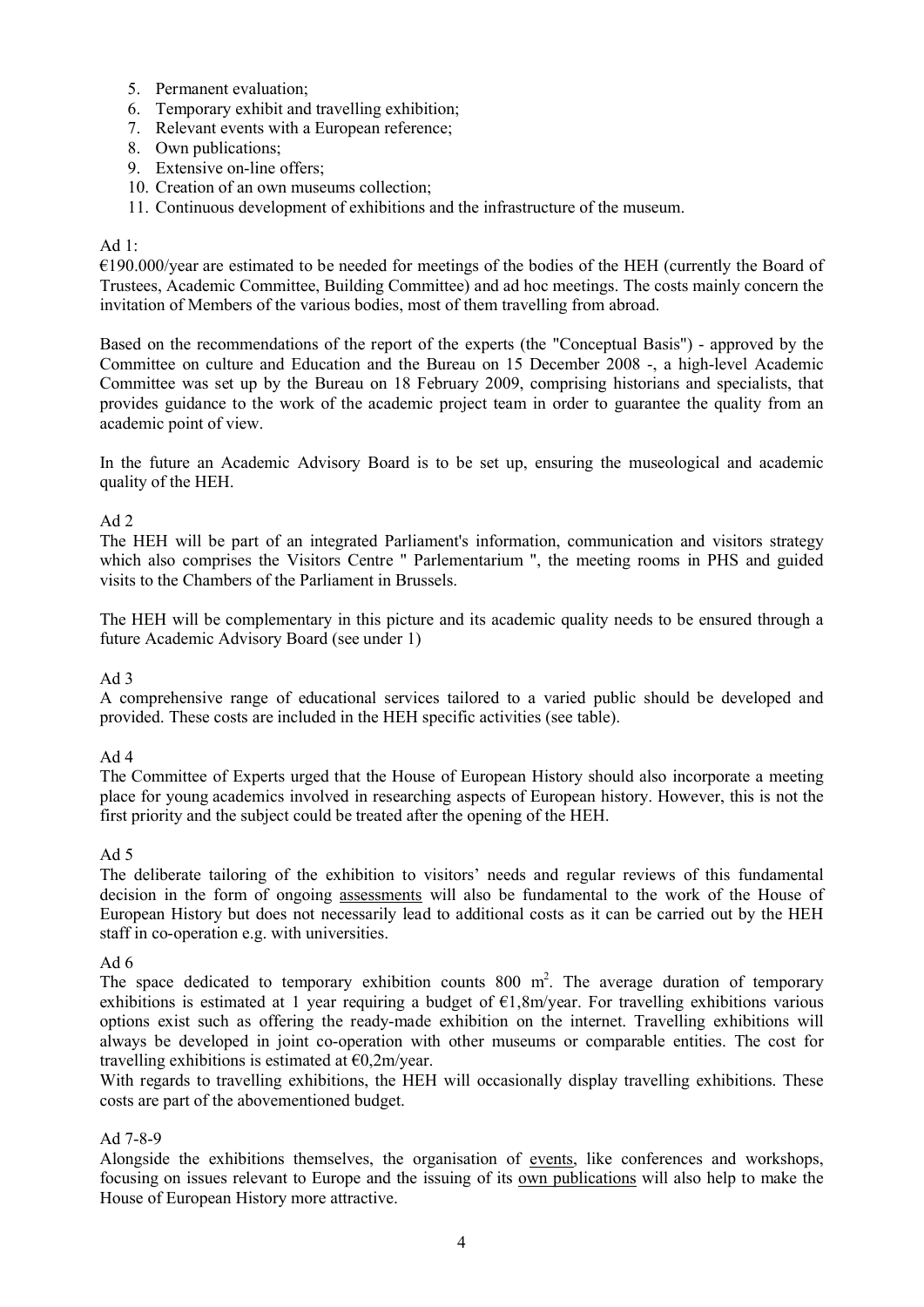The committee of experts stresses that in the 21st century a modern museum must have an Internet site offering a comprehensive range of services. For this purpose a website will be developed making use of the existing tools available in the EP, not necessarily leading to substantial additional costs for the project as a whole.

From 2014, €1,5m/year are estimated for museum activities that include the abovementioned elements.

## Ad 10

It is also vital that the HEH should build up its own collection, since the availability of items from that collection is fundamental to creating visually attractive permanent, temporary and travelling exhibitions. For the build-up phase of the HEH (2011-2014)  $\epsilon$ 3m would be required while the recurring costs would be €0,75m/year from 2015 onwards.

These costs include acquisition costs, lending fees, and insurance premiums, acquisition of rights, transportation costs, conservation and repairs.

## Ad 11

Once the HEH is open, upkeep of the facilities which make it attractive to visitors will also generate costs. The constant development of the exhibitions and the HEH infrastructure is fundamental to its longterm acceptance.

The life cycle of permanent exhibitions varies in general between 5 and 10 years depending on the nature of the exhibition. For the HEH a life cycle of 8 years is calculated whereas the renewal of the permanent exhibition is a continuous process, meaning that each year  $1/8$  of exhibition space of 4.000 m<sup>2</sup> (=500 m<sup>2</sup>) will be renewed at an estimated cost of  $\epsilon$ 2.200/m<sup>2</sup> amounting to  $\epsilon$ 1,1m/year, from 2015 onwards.

The space dedicated to temporary exhibition counts 800 m<sup>2</sup>. The average duration of temporary exhibitions is estimated at 1 year requiring a budget of  $\epsilon$ 1,8m/year from 2015 onwards.

Generally, 10-15% of the procurement cost of installations must be foreseen for maintenance and updates following the usual guarantee period. Maintenance is only related to the installations of the permanent exhibition as the life cycle of the temporary exhibitions is limited to an average of one year and covered by guarantee conditions. The budget required would amount to  $\epsilon 0.9$ m.